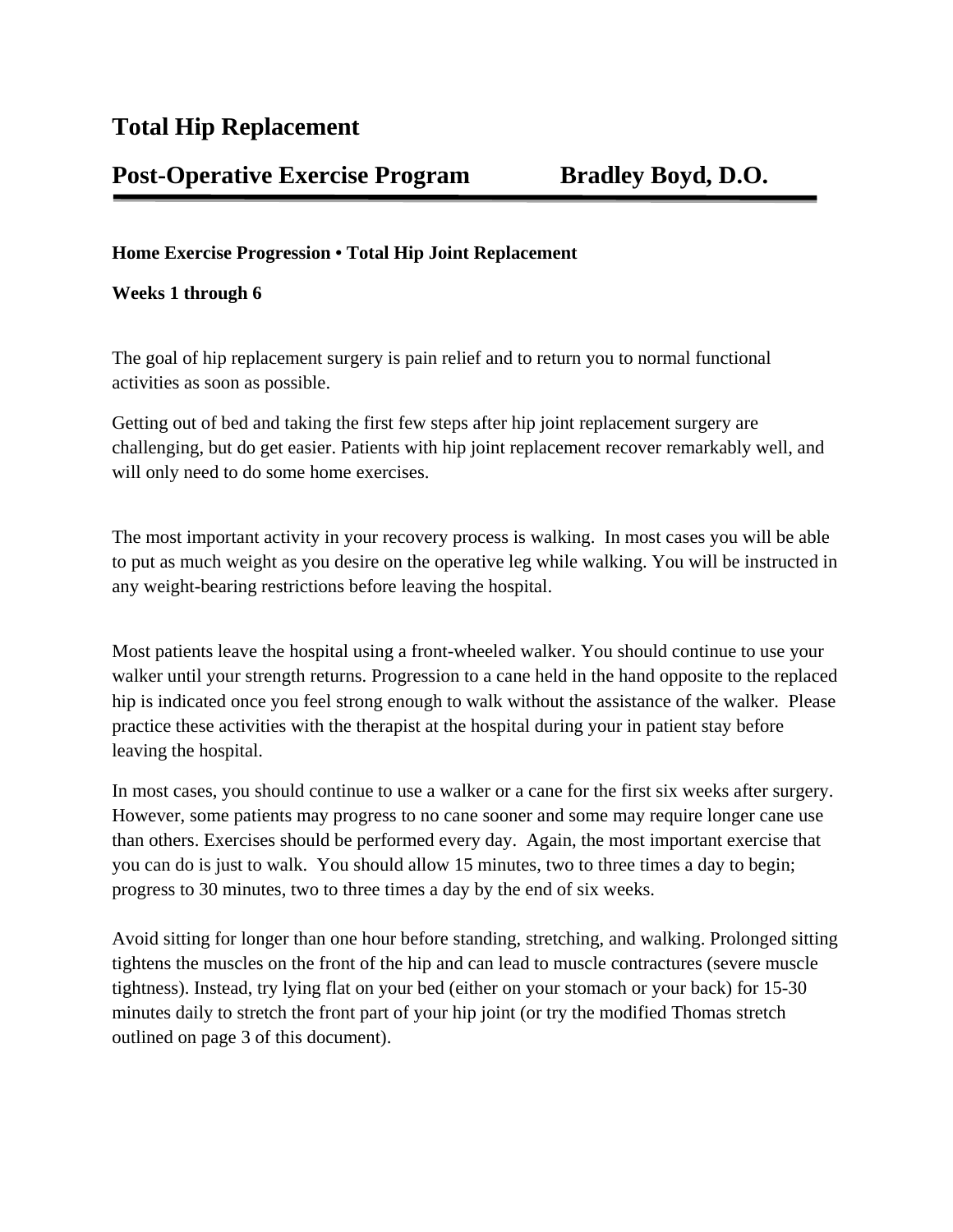# **Post-Operative Exercise Program Bradley Boyd, D.O.**

### **Quadriceps Setting Exercise**

Tighten the quadriceps muscle on top of the thigh by pressing the knee straight down into your bed, holding for a count of 5 seconds. This exercise can be repeated throughout the day.



NOTE: You don't have to lie down in bed to do this exercise. This exercise can be done seated and standing as well.

We recommend completing 10 repetitions every hour during the day for the first 2 weeks after surgery.

#### **Supine (back-lying) Hip Abduction Exercise**

Lie on your back. Slide the entire operative hip out to the side as far as you can. This is a safe position for the hip. Early on, you may need help to slide your leg out to the side. Keep the toes pointing straight up; do not let them drop to the side. Keep your knee straight and both legs flat on the bed.



Repeat 2-3 sets of 10-20 repetitions. Repeat 3 times daily.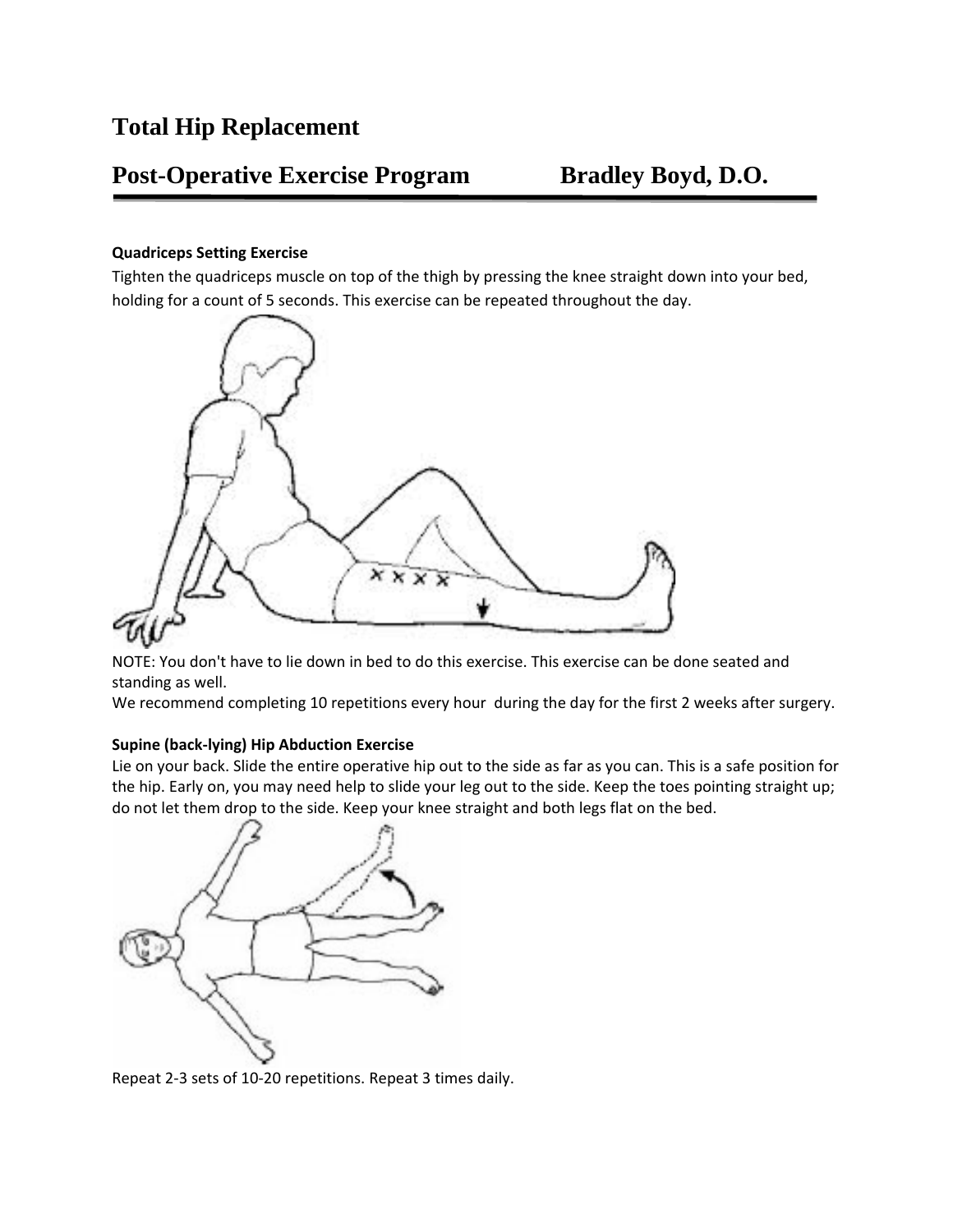# **Total Hip Replacement**

# **Post-Operative Exercise Program Bradley Boyd, D.O.**

## **Standing Hip Extension Stretch**

Stand holding on to an immovable object, such as a countertop or sink basin. Slowly stretch the operative-side pelvis forward with the shoulders back to stretch the muscles on the front of the groin. Sustain this stretch for 30 seconds. Repeat 8 times.

NOTE: You can also place the non-operative leg forward for better balance in standing. If you experience pain in the back, try tightening your stomach muscles to stabilize your back. If pain continues, stop this exercise.



# **Supine Modified-Thomas Hip Extension Stretch**

Lie on your back.

- Bend the non-operative knee up towards the chest.
- At the same time, PUSH THE HIP REPLACEMENT
- LEG DOWN INTO THE BED.

• Contract the stomach muscles by pulling your belly button towards your spine.



Repeat 1 set of 8 repetitions. Sustain this stretch for 30 seconds. Repeat 3 times daily